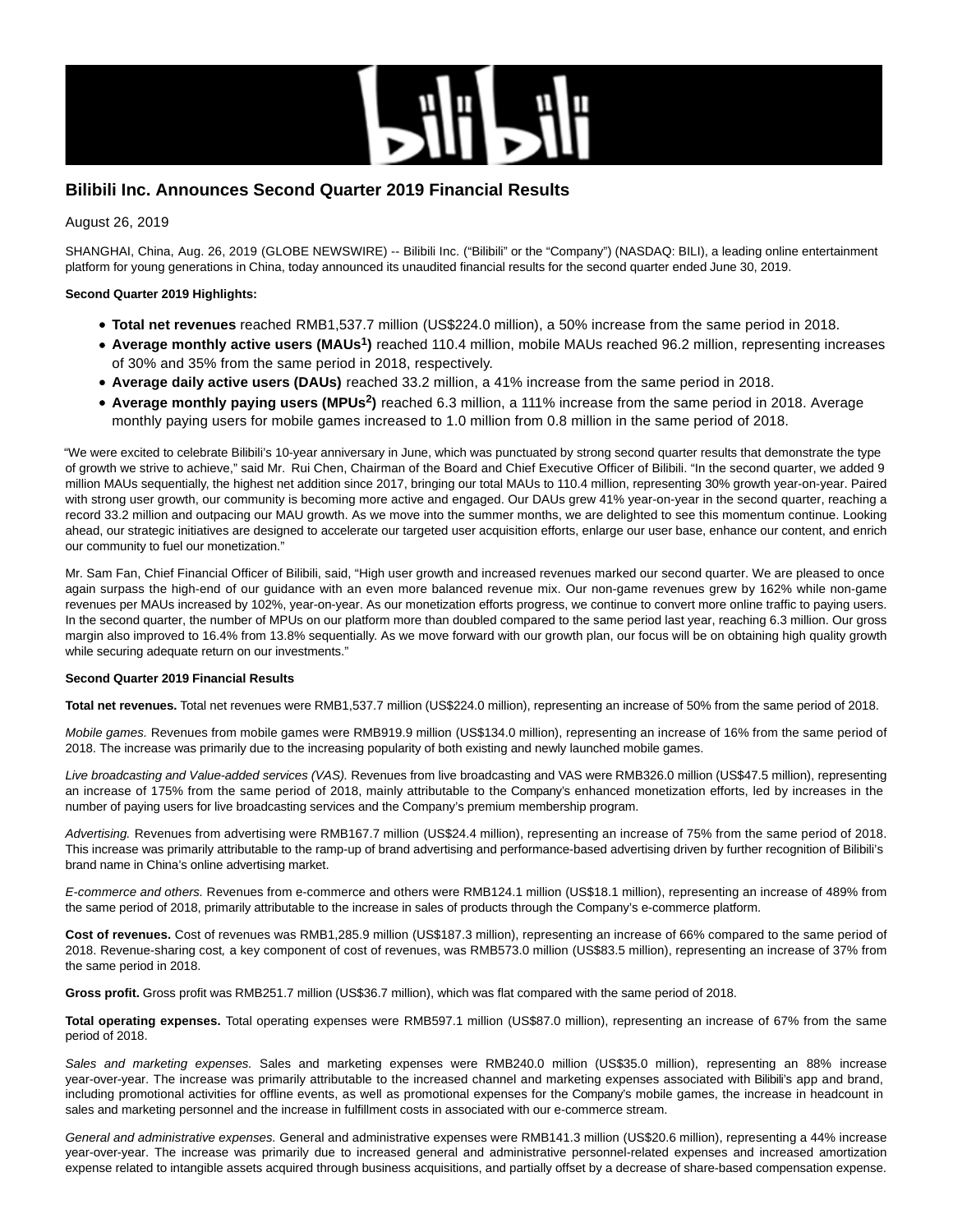Research and development expenses. Research and development expenses were RMB215.9 million (US\$31.4 million), representing a 64% increase year-over-year. The increase was primarily due to increased headcount in research and development personnel and other increased research and development expenses.

**Loss from operations.** Loss from operations was RMB345.4 million (US\$50.3 million), compared to RMB106.9 million in the same period of 2018.

**Investment income, net.** Investment income, net was RMB14.5 million (US\$2.1 million), compared to RMB0.8 million in the same period of 2018.

**Income tax expense.** Income tax expense was RMB12.7 million (US\$1.8 million), compared to RMB2.4 million in the same period of 2018.

**Net loss.** Net loss was RMB315.0 million (US\$45.9 million), compared to RMB70.3 million in the same period of 2018.

**Adjusted net loss3.** Adjusted net loss, which is a non-GAAP measure that excludes share-based compensation expenses and amortization expense related to intangible assets acquired through business acquisitions, was RMB256.1 million (US\$37.3 million), compared to RMB19.5 million in the same period of 2018.

**Basic and diluted EPS and adjustedbasic and diluted EPS3**. Basic and diluted net loss per share were RMB0.96(US\$0.14), compared to RMB0.26 in the same period of 2018. Adjusted basic and diluted net loss per share were RMB0.78(US\$0.11), compared to RMB0.07 in the same period of 2018.

**Cash and cash equivalents, time deposits and short-term investments.** As of June 30, 2019, the Company had cash and cash equivalents, time deposits, as well as short-term investments of RMB8.6 billion (US\$1,247.3 million), compared to RMB5.2 billion as of December 31, 2018.

#### **Recent Development**

In April 2019, the Company completed an offering of convertible senior notes (the "Notes") due 2026 in aggregate principal amount of US\$500 million, and concurrent offerings of 14,173,813 American depositary shares (the "ADSs"), or the Primary Offering, and 6,526,187 ADSs from certain selling shareholders, each representing one Class Z ordinary share of the Company, with total net proceeds of approximately US\$733.9 million received by the Company. The Company plans to use the net proceeds from the Notes and the concurrent Primary Offering for enriching its content offerings, investing in research and development, and other general corporate purposes.

### **Outlook**

For the third quarter of 2019, the Company currently expects net revenues to be between RMB1.74 billion and RMB1.77 billion.

The above outlook is based on the current market conditions and reflects the Company's preliminary estimates of market and operating conditions, and customer demand, which are all subject to change.

<sup>1</sup> Starting from the first quarter of 2019, the Company counts mobile MAUs of Bilibili Comic and Maoer toward its MAUs. Bilibili Comic is a mobile application offering comic content the Company launched in November 2018. Maoer is a platform that offers audio drama. In December 2018, Company increased its shareholdings to 80.5% in Maoer Inc., operator of Maoer app. In the second quarter of 2019, Bilibili Comic and Maoer in an aggregate contributed to 3.7 million of Bilibili's MAUs.

 $2$  The paying users are calculated by the number of users who paid for games, live broadcasting, premium membership, Bilibili Comics services and Maoer, after eliminating duplicates of users paid for multiple services other than users of Maoer. The Company adds the number of paying users of Maoer toward its total paying users without eliminating duplicates.

3 Adjusted net loss and adjusted basic and diluted EPS are non-GAAP financial measures. For more information on non-GAAP financial measures, please see the section of "Use of Non-GAAP Financial Measures" and the table captioned "Unaudited Reconciliations of GAAP and Non-GAAP Results" set forth at the end of this press release.

### **Conference Call**

The Company's management will host an earnings conference call at 9:00 PM U.S. Eastern time on August 26, 2019 (9:00 AM Beijing/Hong Kong time on August 27, 2019).

Dial-in details for the earnings conference call are as follows:

United States: +1-866-519-4004 International: +65-6713-5090 Hong Kong: 800-906-601 China: 400-620-8038 Conference ID: 1594864

Participants should dial-in approximately 5 minutes before the scheduled start time and ask to be connected to the call for "Bilibili Inc."

Additionally, a live and archived webcast of the conference call and investor presentation will be available on the Company's investor relations website at [http://ir.bilibili.com.](https://www.globenewswire.com/Tracker?data=JCMQZCSMES84d253g3-rgXorHlfSagICjGBkfQC_U1nToyNbZCkEkuNlB_e8sMWsWuwoosY4NZl1QMAQpcg1LGfBkQCMEIIosGo-RnF5xoHpz7VfNusRf1OOxx9KfH2KpmQxa7EiREDrJ-ryWvkOaayk5hN90wTkVYRHHVqTyLB967W9tbakNmxyhoELJzYt0cytD2D7fnNmFuXB8szu1I4y9qsY8Aq_oNil9w1kx-b11pTF3FT2wYmM2IQ8PdywhK5tWCczNpC1IYkE0NvglQ==)

A replay of the conference call will be accessible by phone two hours after the conclusion of the live call at the following numbers, until September 2, 2019:

United States: +1-855-452-5696 International: +61-2-8199-0299 Hong Kong: 800-963-117 China: 400-632-2162 Replay Access Code: 1594864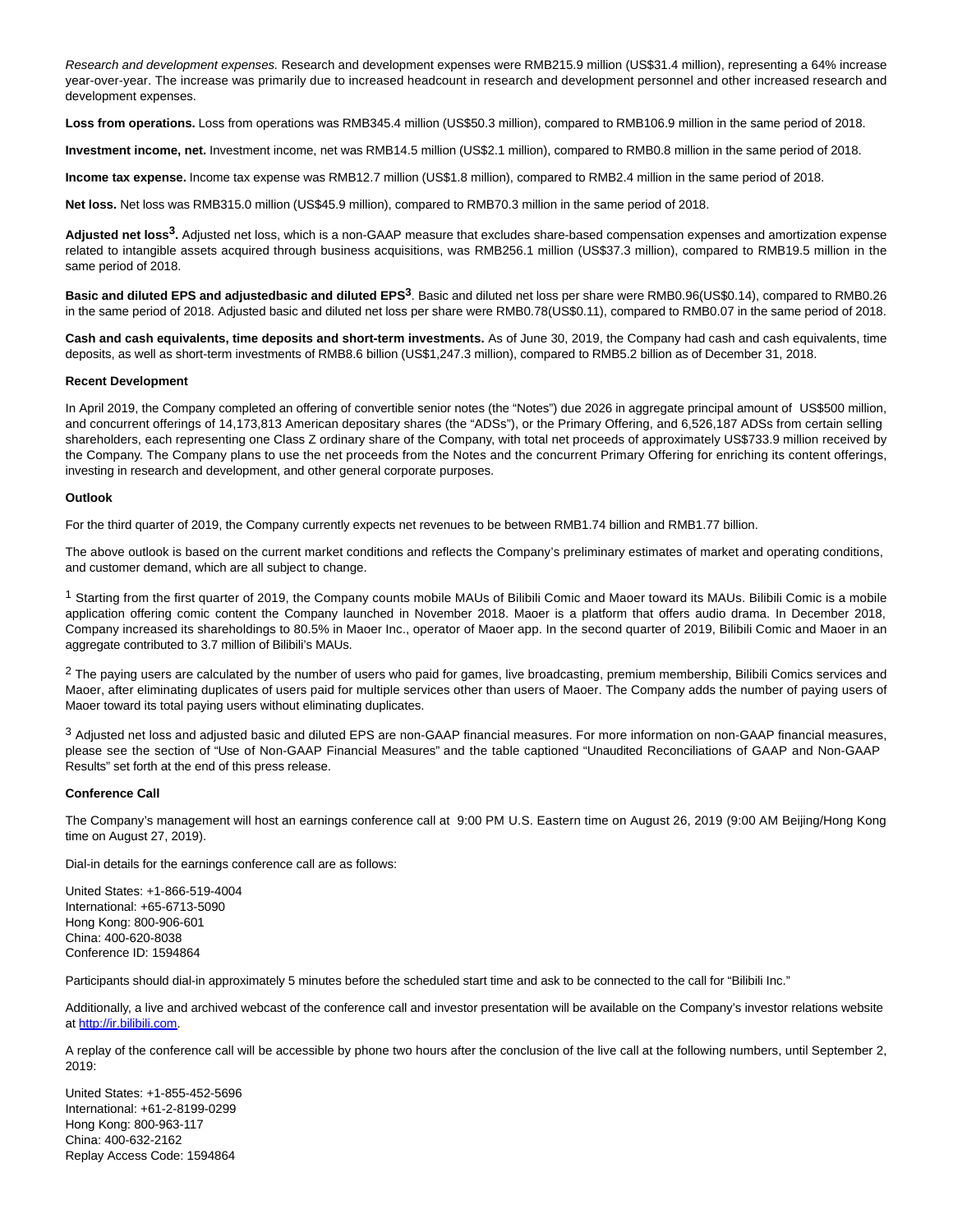#### **About Bilibili Inc.**

Bilibili represents the iconic brand of online entertainment with a mission to enrich the everyday life of young generations in China. Bilibili is a full-spectrum online entertainment world covering a wide array of genres and media formats, including videos, live broadcasting and mobile games. Bilibili provides an immersive entertainment experience and high-quality content that caters to the evolving and diversified interests of its users and communities, and has built its platform based on the strong emotional connections of Bilibili's users to its content and communities.

For more information, please visit: [http://ir.bilibili.com.](https://www.globenewswire.com/Tracker?data=JCMQZCSMES84d253g3-rgXorHlfSagICjGBkfQC_U1n1RyE0hSZwBvzAOvNWVEFidi0SCwMER8SiZOOqSDPTMIh3ONykzZh18xaLZssCePI=)

#### **Use of Non-GAAP Financial Measures**

The Company uses non-GAAP measures, such as adjusted net loss, adjusted net loss margin and adjusted net loss per share, basic and diluted, in evaluating its operating results and for financial and operational decision-making purposes. The Company believes that the non-GAAP financial measures help identify underlying trends in its business by excluding the impact of share-based compensation expenses and amortization expense related to intangible assets acquired through business acquisitions, which are non-cash charges. The Company believes that the non-GAAP financial measures provide useful information about the Company's results of operations, enhance the overall understanding of the Company's past performance and future prospects and allow for greater visibility with respect to key metrics used by the Company's management in its financial and operational decision-making.

The non-GAAP financial measures are not defined under U.S. GAAP and are not presented in accordance with U.S. GAAP. The non-GAAP financial measures have limitations as analytical tools, and when assessing the Company's operating performance, cash flows or liquidity, investors should not consider them in isolation, or as a substitute for net loss, cash flows provided by operating activities or other consolidated statements of operations and cash flows data prepared in accordance with U.S. GAAP.

The Company mitigates these limitations by reconciling the non-GAAP financial measures to the most comparable U.S. GAAP performance measures, all of which should be considered when evaluating the Company's performance.

For more information on the non-GAAP financial measures, please see the table captioned "Unaudited Reconciliations of GAAP and Non-GAAP Results" set forth at the end of this press release.

#### **Exchange Rate Information**

This announcement contains translations of certain RMB amounts into U.S. dollars ("US\$") at specified rates solely for the convenience of the reader. Unless otherwise stated, all translations from RMB to US\$ were made at the rate of RMB6.8650 to US\$1.00, the exchange rate on June 28, 2019 set forth in the H.10 statistical release of the Federal Reserve Board. The Company makes no representation that the RMB or US\$ amounts referred could be converted into US\$ or RMB, as the case may be, at any particular rate or at all.

#### **Safe Harbor Statement**

This announcement contains forward-looking statements. These statements are made under the "safe harbor" provisions of the U.S. Private Securities Litigation Reform Act of 1995. These forward-looking statements can be identified by terminology such as "will," "expects," "anticipates," "aims," "future," "intends," "plans," "believes," "estimates," "confident," "potential," "continue" or other similar expressions. Among other things, the Outlook and quotations from management in this announcement, as well as Bilibili's strategic and operational plans, contain forward-looking statements. Bilibili may also make written or oral forward-looking statements in its periodic reports to the U.S. Securities and Exchange Commission, in its annual report to shareholders, in press releases and other written materials and in oral statements made by its officers, directors or employees to third parties. Statements that are not historical facts, including but not limited to statements about Bilibili's beliefs and expectations, are forward-looking statements. Forward-looking statements involve inherent risks and uncertainties. A number of factors could cause actual results to differ materially from those contained in any forward-looking statement, including but not limited to the following: Bilibili's strategies; Bilibili's future business development, financial condition and results of operations; Bilibili's ability to retain and increase the number of users, members and advertising customers, provide quality content, products and services, and expand its product and service offerings; competition in the online entertainment industry; Bilibili's ability to maintain its culture and brand image within its addressable user communities; Bilibili's ability to manage its costs and expenses; PRC governmental policies and regulations relating to the online entertainment industry, general economic and business conditions globally and in China and assumptions underlying or related to any of the foregoing. Further information regarding these and other risks is included in the Company's filings with the Securities and Exchange Commission. All information provided in this press release and in the attachments is as of the date of the press release, and the Company undertakes no duty to update such information, except as required under applicable law.

#### **For investor and media inquiries, please contact:**

**In China:**

Bilibili Inc. Juliet Yang Tel: +86-21-2509 9255 Ext. 8523 E-mail: [ir@bilibili.com](mailto:ir@bilibili.com)

The Piacente Group, Inc. Emilie Wu Tel: +86-21-6039-8363 E-mail: [bilibili@tpg-ir.com](mailto:bilibili@tpg-ir.com)

### **In the United States:**

The Piacente Group, Inc. Brandi Piacente Tel: +1-212-481-2050 E-mail: [bilibili@tpg-ir.com](mailto:bilibili@tpg-ir.com)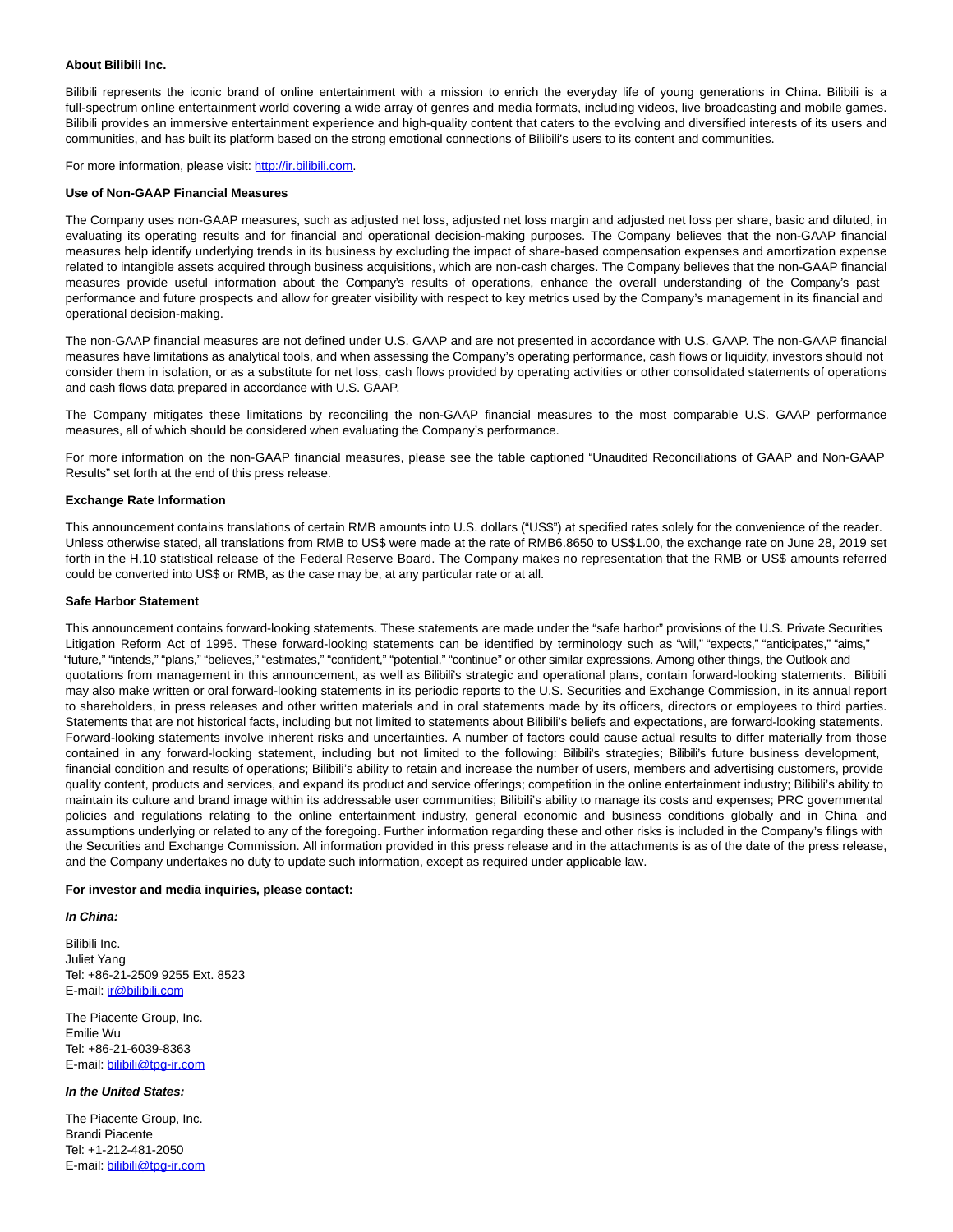## **BILIBILI INC.**

# **Unaudited Condensed Consolidated Statements of Operations**

**(All amounts in thousands, except for share and per share data)**

|                                                           |                 | For the Three Months Ended |                 |                 | For the Six Months Ended |  |  |
|-----------------------------------------------------------|-----------------|----------------------------|-----------------|-----------------|--------------------------|--|--|
|                                                           | <b>June 30.</b> | March 31,                  | <b>June 30,</b> | <b>June 30,</b> | <b>June 30,</b>          |  |  |
|                                                           | 2018            | 2019                       | 2019            | 2018            | 2019                     |  |  |
|                                                           | <b>RMB</b>      | <b>RMB</b>                 | <b>RMB</b>      | <b>RMB</b>      | <b>RMB</b>               |  |  |
| Net revenues:                                             |                 |                            |                 |                 |                          |  |  |
| Mobile games                                              | 791,013         | 873,455                    | 919,856         | 1,479,509       | 1,793,311                |  |  |
| Live broadcasting and VAS                                 | 118,614         | 291,652                    | 326,013         | 214,378         | 617,665                  |  |  |
| Advertising                                               | 95,863          | 112,499                    | 167,736         | 166,307         | 280,235                  |  |  |
| E-commerce and others                                     | 21,052          | 95,901                     | 124,078         | 34,356          | 219,979                  |  |  |
| <b>Total net revenues</b>                                 | 1,026,542       | 1,373,507                  | 1,537,683       | 1,894,550       | 2,911,190                |  |  |
| <b>Cost of revenues</b>                                   | (775, 858)      | (1, 184, 191)              | (1, 285, 944)   | (1,430,785)     | (2,470,135)              |  |  |
| <b>Gross profit</b>                                       | 250,684         | 189,316                    | 251,739         | 463,765         | 441,055                  |  |  |
| <b>Operating expenses:</b>                                |                 |                            |                 |                 |                          |  |  |
| Sales and marketing expenses                              | (127, 764)      | (181, 487)                 | (240,004)       | (206, 658)      | (421, 491)               |  |  |
| General and administrative expenses                       | (97, 940)       | (128, 487)                 | (141, 269)      | (200, 497)      | (269, 756)               |  |  |
| Research and development expenses                         | (131, 898)      | (186, 075)                 | (215, 860)      | (237, 804)      | (401, 935)               |  |  |
| <b>Total operating expenses</b>                           | (357, 602)      | (496, 049)                 | (597, 133)      | (644, 959)      | (1,093,182)              |  |  |
| Loss from operations                                      | (106, 918)      | (306, 733)                 | (345, 394)      | (181, 194)      | (652, 127)               |  |  |
| Other income:                                             |                 |                            |                 |                 |                          |  |  |
| Investment income, net                                    | 818             | 82,047                     | 14,468          | 26,278          | 96,515                   |  |  |
| Interest income                                           | 19,833          | 24,407                     | 49,971          | 20,675          | 74,378                   |  |  |
| Interest expense                                          |                 |                            | (15,638)        | $\blacksquare$  | (15,638)                 |  |  |
| Exchange gains/(losses)                                   | 10,669          | (2,101)                    | (847)           | 702             | (2,948)                  |  |  |
| Other, net                                                | 7,697           | 14,930                     | (4,905)         | 11,009          | 10,025                   |  |  |
| <b>Total other income</b>                                 | 39,017          | 119,283                    | 43,049          | 58,664          | 162,332                  |  |  |
| Loss before income tax                                    | (67, 901)       | (187, 450)                 | (302, 345)      | (122, 530)      | (489, 795)               |  |  |
| Income tax                                                | (2,405)         | (8, 188)                   | (12, 671)       | (5, 579)        | (20, 859)                |  |  |
| <b>Net loss</b>                                           | (70, 306)       | (195, 638)                 | (315,016)       | (128, 109)      | (510, 654)               |  |  |
| Accretions to Pre-IPO preferred shares redemption value   | (1,408)         |                            |                 | (64, 605)       |                          |  |  |
| Net loss attributable to noncontrolling interests         | 350             | 9,678                      | 2,201           | 1,300           | 11,879                   |  |  |
| Net loss attributable to the Bilibili Inc.'s shareholders | (71, 364)       | (185,960)                  | (312, 815)      | (191, 414)      | (498, 775)               |  |  |
| Net loss per share, basic                                 | (0.26)          | (0.60)                     | (0.96)          | (1.11)          | (1.56)                   |  |  |
| Net loss per ADS, basic                                   | (0.26)          | (0.60)                     | (0.96)          | (1.11)          | (1.56)                   |  |  |
| Net loss per share, diluted                               | (0.26)          | (0.60)                     | (0.96)          | (1.11)          | (1.56)                   |  |  |
| Net loss per ADS, diluted                                 | (0.26)          | (0.60)                     | (0.96)          | (1.11)          | (1.56)                   |  |  |
| Weighted average number of ordinary shares, basic         | 273,886,172     | 311,841,813                | 325,661,667     | 172,176,602     | 318,789,916              |  |  |
| Weighted average number of ADS, basic                     | 273,886,172     | 311,841,813                | 325,661,667     | 172,176,602     | 318,789,916              |  |  |
| Weighted average number of ordinary shares, diluted       | 273,886,172     | 311,841,813                | 325,661,667     | 172,176,602     | 318,789,916              |  |  |
| Weighted average number of ADS, diluted                   | 273,886,172     | 311,841,813                | 325,661,667     | 172,176,602     | 318,789,916              |  |  |

The accompanying notes are an integral part of this press release.

## **BILIBILI INC.**

# **NOTES TO UNAUDITED FINANCIAL INFORMATION**

**(All amounts in thousands, except for share and per share data)**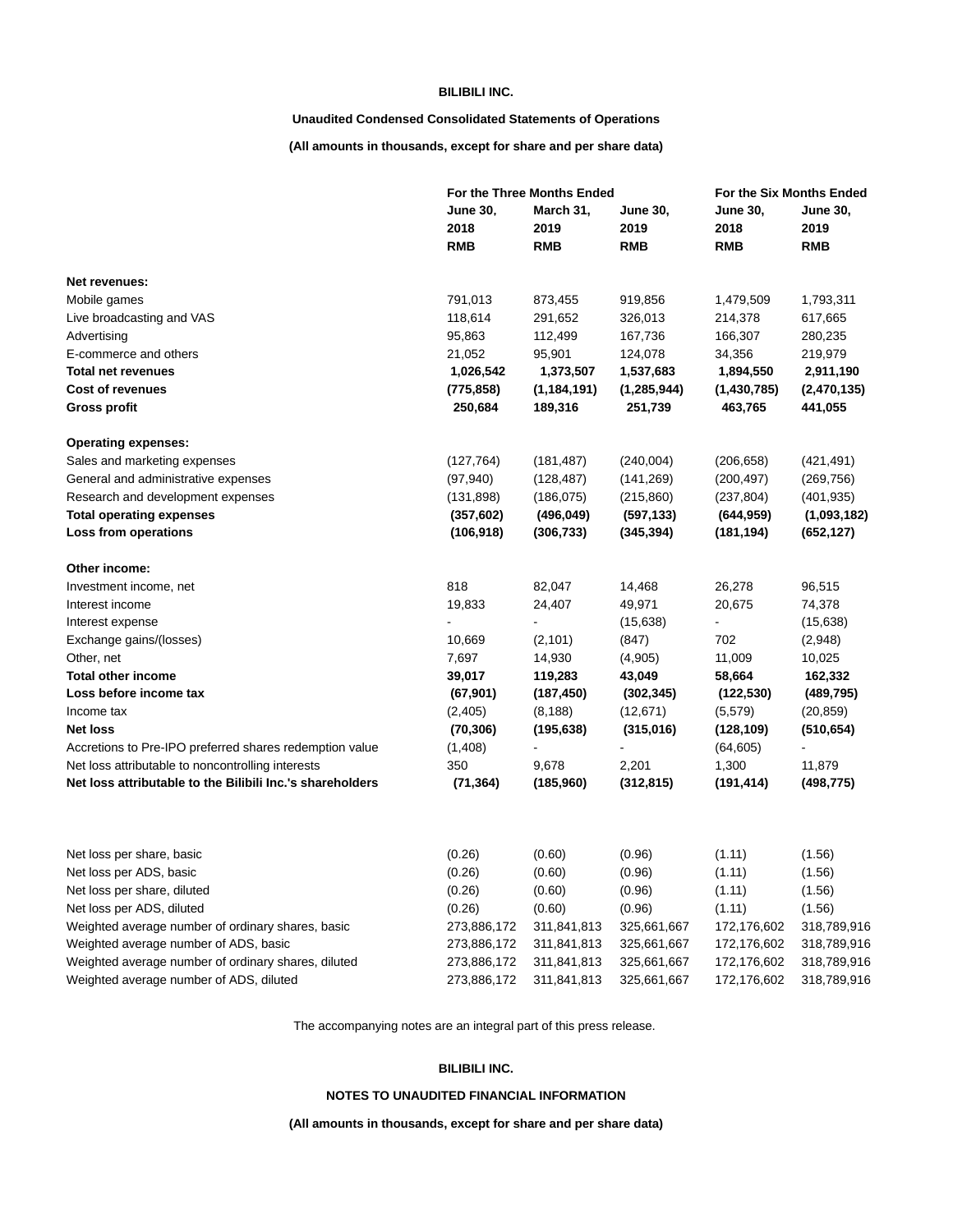|                                                | For the Three Months Ended            |                                 |                                       | For the Six Months Ended              |                                       |
|------------------------------------------------|---------------------------------------|---------------------------------|---------------------------------------|---------------------------------------|---------------------------------------|
|                                                | <b>June 30.</b><br>2018<br><b>RMB</b> | March 31.<br>2019<br><b>RMB</b> | <b>June 30.</b><br>2019<br><b>RMB</b> | <b>June 30.</b><br>2018<br><b>RMB</b> | <b>June 30,</b><br>2019<br><b>RMB</b> |
|                                                |                                       |                                 |                                       |                                       |                                       |
|                                                |                                       |                                 |                                       |                                       |                                       |
| Share-based compensation expenses included in: |                                       |                                 |                                       |                                       |                                       |
| Cost of revenues                               | 7.555                                 | 5.074                           | 6.111                                 | 16.235                                | 11.185                                |
| Sales and marketing expenses                   | 2.473                                 | 3.122                           | 3.778                                 | 6.021                                 | 6.900                                 |
| General and administrative expenses            | 30.296                                | 13.225                          | 17.130                                | 63.811                                | 30.355                                |
| Research and development expenses              | 9.490                                 | 13.827                          | 17.381                                | 17.366                                | 31.208                                |
| <b>Total</b>                                   | 49,814                                | 35,248                          | 44.400                                | 103,433                               | 79,648                                |

# **BILIBILI INC.**

# **Unaudited Condensed Consolidated Balance Sheets**

# **(All amounts in thousands, except for share and per share data)**

|                                            | December 31, June 30,<br>2018<br><b>RMB</b> | 2019<br><b>RMB</b> |
|--------------------------------------------|---------------------------------------------|--------------------|
| <b>Assets</b>                              |                                             |                    |
| Current assets:                            |                                             |                    |
| Cash and cash equivalents                  | 3,540,031                                   | 4,659,202          |
| Time deposits                              | 749,385                                     | 3,068,012          |
| Accounts receivable, net                   | 324,392                                     | 462,613            |
| Prepayments and other current assets       | 990,851                                     | 1,649,315          |
| Short-term investments                     | 945,338                                     | 835,769            |
| <b>Total current assets</b>                | 6,549,997                                   | 10,674,911         |
| Non-current assets:                        |                                             |                    |
| Property and equipment, net                | 394,898                                     | 456,584            |
| Production cost                            | 204,231                                     | 338,339            |
| Intangible assets, net                     | 1,419,435                                   | 1,559,932          |
| Goodwill                                   | 941,488                                     | 941,488            |
| Long-term investments                      | 979,987                                     | 1,600,759          |
| Other long-term assets                     |                                             | 227,627            |
| <b>Total non-current assets</b>            | 3,940,039                                   | 5,124,729          |
| <b>Total assets</b>                        | 10,490,036                                  | 15,799,640         |
| <b>Liabilities</b>                         |                                             |                    |
| Current liabilities:                       |                                             |                    |
| Accounts payable                           | 1,307,598                                   | 1,718,444          |
| Salary and welfare payables                | 246,815                                     | 230,193            |
| Taxes payable                              | 38,505                                      | 55,240             |
| Short term loan                            | $\mathbf{r}$                                | 100,000            |
| Deferred revenue                           | 985,143                                     | 1,081,758          |
| Accrued liabilities and other payables     | 720,773                                     | 625,628            |
| <b>Total current liabilities</b>           | 3,298,834                                   | 3,811,263          |
| Non-current liabilities:                   |                                             |                    |
| Long-term debt                             |                                             | 3,358,771          |
| Other long-term liabilities                |                                             | 170,005            |
| <b>Total non-current liabilities</b>       |                                             | 3,528,776          |
| <b>Total liabilities</b>                   | 3,298,834                                   | 7,340,039          |
| Total Bilibili Inc.'s shareholders' equity | 6,950,796                                   | 8,226,875          |
| Noncontrolling interests                   | 240,406                                     | 232,726            |
| Total shareholders' equity                 | 7,191,202                                   | 8,459,601          |
| Total liabilities and shareholders' equity | 10,490,036                                  | 15,799,640         |